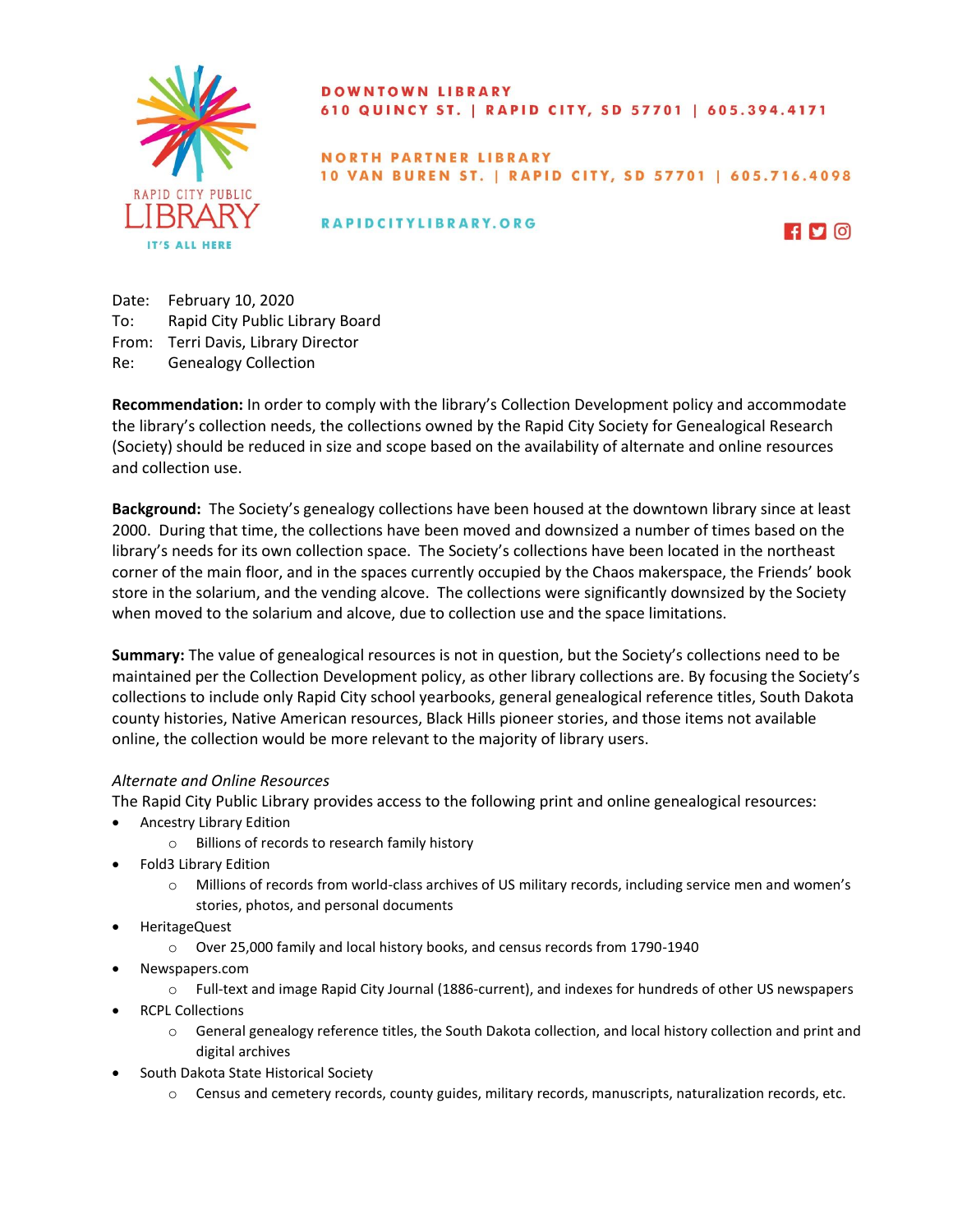

#### **DOWNTOWN LIBRARY** 610 QUINCY ST. | RAPID CITY, SD 57701 | 605.394.4171

#### NORTH PARTNER LIBRARY 10 VAN BUREN ST. | RAPID CITY, SD 57701 | 605.716.4098

RAPIDCITYLIBRARY.ORG



*Collection Use*

'Browsing' is a standard library practice to track item use for materials that are not checked out, and provides insights about use when checkout data is not available. All library collections, even those eligible for checkout, are tracked this way to determine use.

In 2019, 29 titles in the 1,511 item Genealogy collection were browsed a total of 31 times. As shown on the following table, this collection is underutilized when compared to all other library collections.

| Category                        | <b>Collection Size</b> | <b>Times Browsed</b> | <b>Titles Used</b> | % of Titles Browsed |
|---------------------------------|------------------------|----------------------|--------------------|---------------------|
| <b>Genealogy Collection</b>     | 1,511                  | 31                   | 29                 | 1.92%               |
| Literacy Council*               | 1,421                  | 131                  | 113                | 7.95%               |
| Drama                           | 177                    | 40                   | 34                 | 19.21%              |
| Poetry                          | 486                    | 182                  | 125                | 25.72%              |
| History                         | 2,795                  | 1,121                | 731                | 26.15%              |
| <b>Political Science</b>        | 880                    | 408                  | 234                | 26.59%              |
| Biography                       | 3,176                  | 1,489                | 871                | 27.42%              |
| <b>Business &amp; Economics</b> | 1,243                  | 559                  | 343                | 27.59%              |
| South Dakota                    | 2,517                  | 1,146                | 736                | 29.24%              |
| Transportation                  | 166                    | 73                   | 50                 | 30.12%              |
| Home                            | 1,117                  | 568                  | 358                | 32.05%              |
| <b>Performing Arts</b>          | 386                    | 247                  | 131                | 33.94%              |
| Travel                          | 608                    | 361                  | 209                | 34.38%              |
| Language                        | 208                    | 101                  | 72                 | 34.62%              |
| Art                             | 650                    | 352                  | 226                | 34.77%              |
| Social Science                  | 958                    | 619                  | 340                | 35.49%              |
| Math & Science                  | 849                    | 529                  | 304                | 35.81%              |
| Music                           | 349                    | 203                  | 126                | 36.10%              |
| Education                       | 508                    | 330                  | 185                | 36.42%              |
| Language Arts                   | 741                    | 424                  | 270                | 36.44%              |
| Nature                          | 410                    | 246                  | 151                | 36.83%              |
| Religion                        | 1,621                  | 1,104                | 617                | 38.06%              |
| Animals                         | 770                    | 435                  | 295                | 38.31%              |
| Humor                           | 365                    | 254                  | 141                | 38.63%              |
| Crafts & Hobbies                | 1,427                  | 811                  | 552                | 38.68%              |
| Self Help                       | 1,000                  | 663                  | 391                | 39.10%              |
| Technology                      | 263                    | 153                  | 104                | 39.54%              |
| Sports & Recreation             | 460                    | 335                  | 182                | 39.57%              |
| Family & Relationships          | 556                    | 412                  | 232                | 41.73%              |
| Beauty & Fashion                | 160                    | 108                  | 67                 | 41.88%              |
| Food & Drink                    | 1,380                  | 1,036                | 592                | 42.90%              |
| <b>True Crime</b>               | 462                    | 350                  | 199                | 43.07%              |
| <b>Health &amp; Fitness</b>     | 1,033                  | 789                  | 461                | 44.63%              |
| <b>Graphic Novel</b>            | 1,616                  | 1,236                | 729                | 45.11%              |

*\*The Literacy Council collection was previously downsized to fit in the same amount of space being recommended for the Society's collections.*